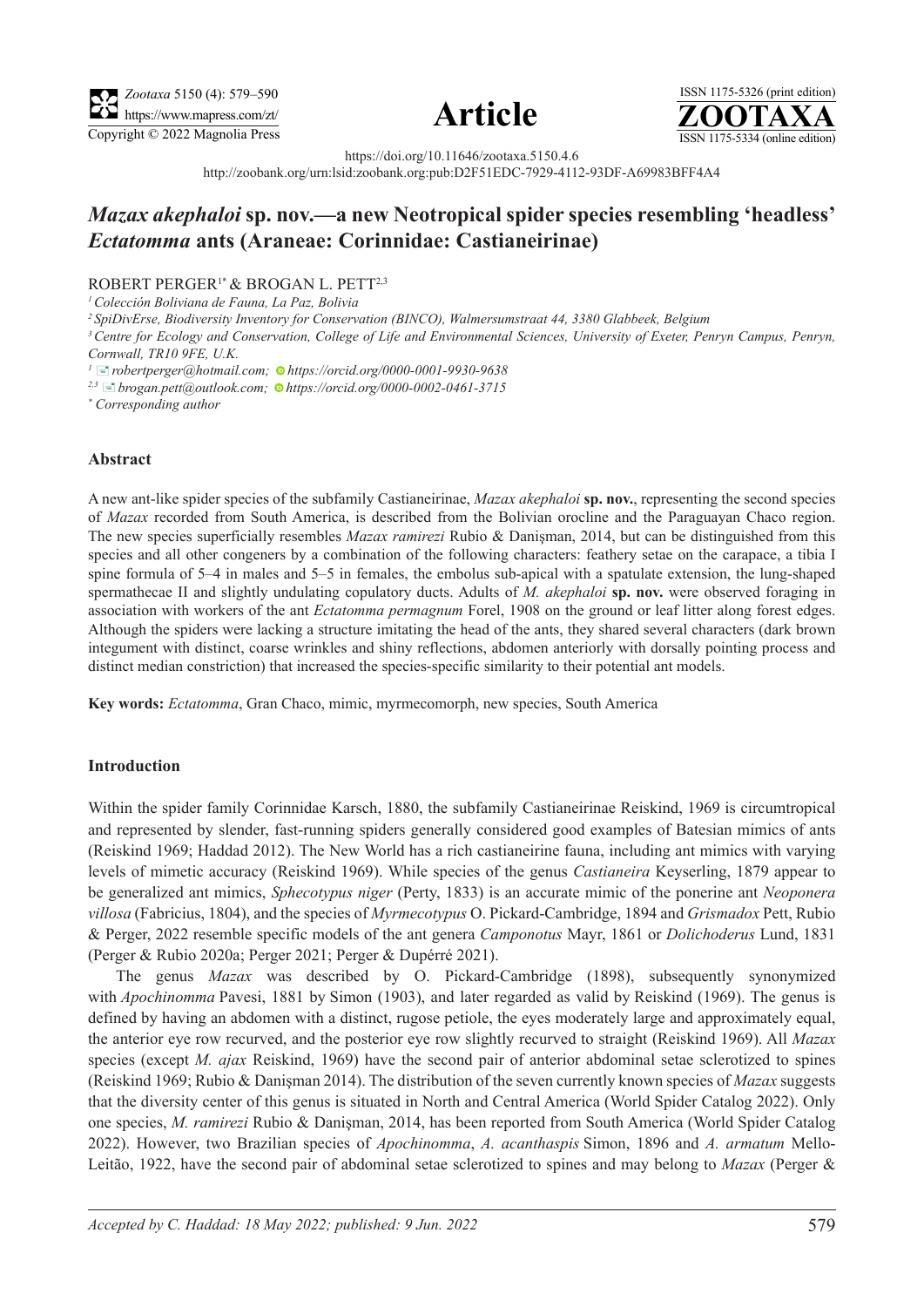Rubio 2020). Ant models were only proposed for *M. pax* Reiskind, 1969, which occurs in the same microhabitats as the ant *Ectatomma ruidum* Roger, 1861 and has a similar integument surface and color (Reiskind 1977).

In the current study, we describe a new species of *Mazax* based on specimens that were previously identified as *M. ramirezi*, from both the Bolivian orocline (see Perger & Perger 2017) and Paraguayan Chaco (housed in the MNHNP). Evidence for a further case of species-specific ant mimicry in *Mazax* is provided.

#### **Materials and methods**

Observations and collections of spiders and ants were made in ground habitats along the edges of Chiquitano forest fragments at the Bolivian orocline (Figs 1, 6A). Photographs of live spiders and ants and their habitats were taken with a Panasonic Lumix GX-80 system camera fitted with a Panasonic H-HS3030 macro lens. Colour was described from photos of live specimens. Spiders were euthanized with ethyl acetate and stored in 80% ethanol.

Preserved specimens were examined in 80% ethanol under a Nikon SMZ-U dissection microscope, or an AmScope ZM-4T microscope. A Nikon Coolpix 950 digital camera attached to the microscope was used to photograph all the structures to be illustrated. The epigyne was dissected using a custom-made hooked pin and digested by submersion in a glass vial filled with potassium hydroxide (10%) for approximately 3–4 minutes. The cleared epigyne was prepared on a temporary slide and examined with a compound microscope. Genitalic illustrations were made by BLP using a 'Wacom One' graphics tablet with images underlaid at 60% opacity using the program 'Autodesk Sketchbook' (see Cala-Riquelme 2021). All measurements are expressed in millimeters (to the nearest 0.01 mm) and were taken using a micrometric ruler on the microscope. High resolution images of specimens were produced at the Zoological Museum, University of Hamburg, using a BK Plus Lab System (Dun, Inc.) with integrated Canon camera, macro lens (65 mm) and Zerene focus stacking software.

Morphological terms and description formats follow the recent studies on Castianeirinae spiders (Rubio  $\&$ Arbino 2009; Leister & Miller 2014; Perger & Rubio 2020a, 2021). Body length (BL) measurement refers to the distance from the anterior margin of the carapace to the posterior margin of the abdomen. The cephalic width was measured at the level of the posterior eye row when viewed dorsally. The length of the abdomen, dorsal and epigastric sclerite were measured without the petiole, which is separated from the former two sclerites by a slight groove.

The following indices (*sensu* Reiskind 1969) were calculated: a) carapace index = carapace width / carapace length x 100; b) cephalic width index = cephalic width / carapace width x 100; c) abdomen index = abdomen width / abdomen length x 100.

The following abbreviations are used in the text: AER—anterior eye row; AME—anterior median eye; ALE anterior lateral eye; CD—copulatory ducts; CO—copulatory openings; dRTA—dorsal retrolateral apophysis; PER posterior eye row; PLE—posterior lateral eye; PME—posterior median eye; RTA—retrolateral tibial apophysis; vRTA—ventral retrolateral tibial apophysis; ST—spermathecae (STI is the posterior portion, STII is the anterior portion).

Arachnological collections are abbreviated as follows (curators in parenthesis):

**CBF** Colección Boliviana de Fauna, La Paz, Bolivia (R. Perger)

**MNHNP** Museo Nacional de Historia Natural del Paraguay, San Lorenzo, Paraguay (J. A. Kochalka)

**ZMH** Zoological Museum Hamburg, Hamburg, Germany (D. Harms)

**Ecoregion distribution.** The ecoregion affinities of the species were investigated by visualizing the coordinates and a shapefile of the regionalization of ecoregions by Olson *et al.* (2001), by using the geographic information system QGIS (version 2.14.3, http:// www.qgis.org/en/site/) (Fig. 1). Geographic coordinates are shown in decimal degrees with reference datum WGS84, and elevation in meters above sea level (m a.s.l.).

**Ant mimicry.** In this study, an indirect, correlative method was employed to support mimicry, without studying the impact of receiver responses on mimic fitness. In the absence of experimental evidence with possible selective agents, species-specific similarity with a sympatric putative model can provide indirect evidence for mimicry (Reiskind 1977; de Jager & Anderson 2019; Perger & Rubio 2020a, 2021a). For the analysis of ant resemblance, we considered all ants that were collected via beating tray sampling (see Perger & Rubio 2020a, 2021a) and manual search on the ground and leaf litter in the surveyed location and were about the same body length as the spiders. The similarity was analysed, based on a qualitative, descriptive assessment of integument colour and shine, shape of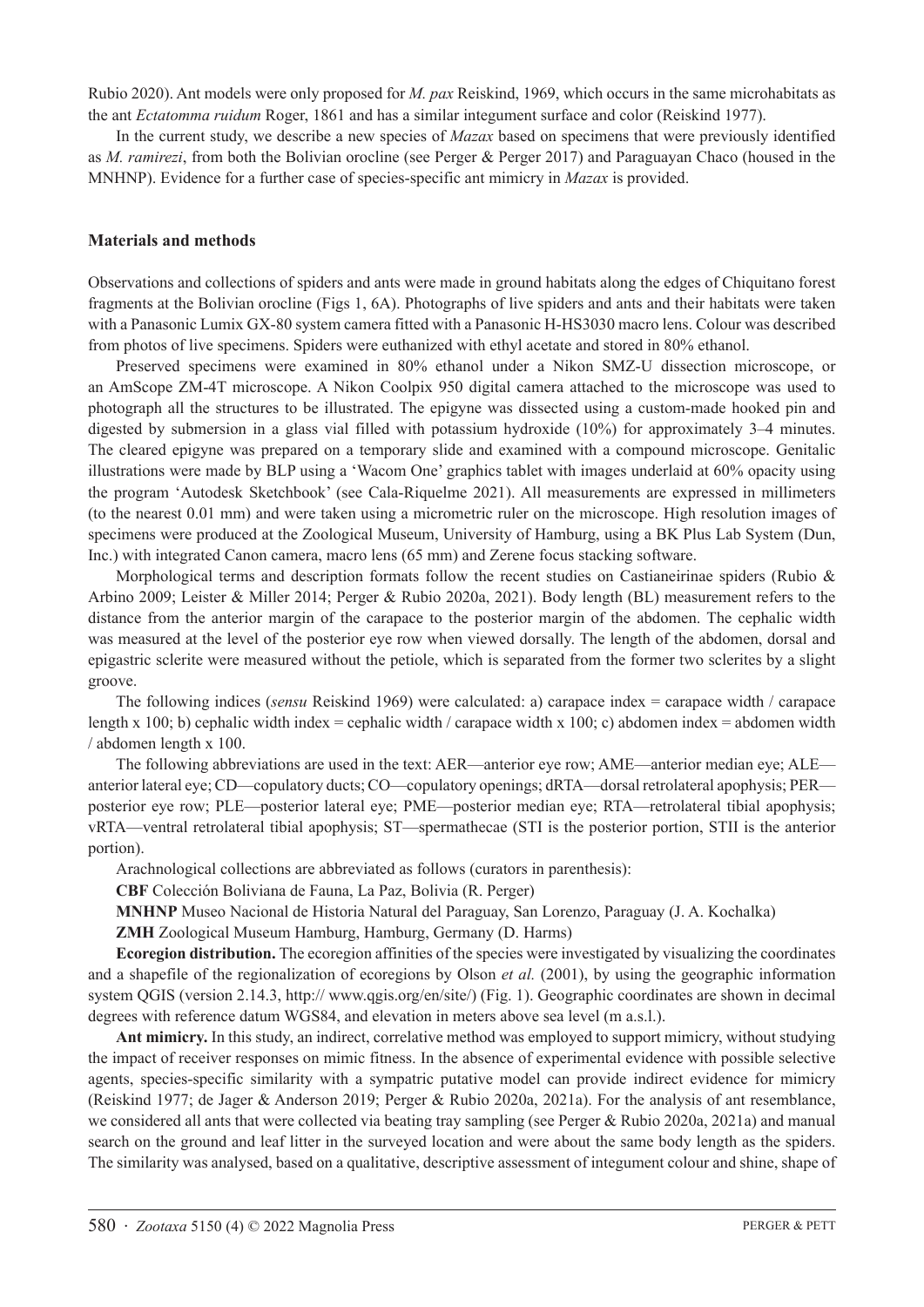body parts (e.g., abdomen shape: fusiform or ovate; apically pointed or rounded) and characteristics of setae (e.g., colour, relative length and proportion of integument coverage). The terminology of ant morphology follows Keller  $(2011)$ 

**Nomenclatural acts.** This published work and the nomenclatural acts it contains have been registered in Zoobank: http://zoobank.org/References/02E4F898-8E72-4F06-90D6-8A58CABDBE51.

The LSID for this publication is: lsid:zoobank.org:pub:02E4F898-8E72-4F06-90D6-8A58CABDBE51



**FIGURE 1.** Ecoregion distribution of *Mazax akephaloi* **sp. nov.**, according to the regionalization by Olson *et al.* (2001); A, South America; country borders of Bolivia and Paraguay shown; B, ecoregions of *M. akephaloi* **sp. nov.**; Bolivia: Santa Cruz department: 1, Santa Cruz de la Colina; 2, La Guardia. Paraguay: 3, Alto Paraguay department, Parque Nacional Defensores del Chaco, Misión Cué, Tribu Nueva; 4, Presidente Hayes department, 25 Laguas; df, dry forest; map produced with QGIS (version 2.14.3, http:// www.qgis.org/en/site).

# **Taxonomy**

**Family Corinnidae Karsch, 1880**

# **Subfamily Castianeirinae Reiskind, 1969**

# **Genus** *Mazax* **O. Pickard-Cambridge, 1898**

**Type species:** *Mazax pax* Reiskind, 1969, replacement name for *Mazax spinosa* O. Pickard-Cambridge, 1898 (Reiskind 1969).

**Diagnosis** (modified from Reiskind (1969) and Rubio & Danişman (2014)). Abdomen with distinct, rugose petiole, second pair of abdominal spines sclerotized to spine-like tubercles and/or spines (except in *M. ajax*), AER recurved, PER slightly recurved to straight, eyes moderately large and approximately equal, with AME slightly smaller than ALE.

**Remarks.** A rugose petiole and abdominal spines can be found in the Asian genus *Serendib* Deeleman-Reinhold, 2001, but *Serendib* species have a sub-globose abdomen, a strongly recurved posterior eye row with widely separated eyes, and AME larger than ALE (Deeleman-Reinhold 2001). Species of *Grismadox* resemble *Mazax* in their habitus, subequal eyes and the sclerotized second abdominal setae, but can be separated from the latter by a short, smooth petiole, the male palp with both dRTA and vRTA, and females with anterior COs (Pett *et al.* 2022).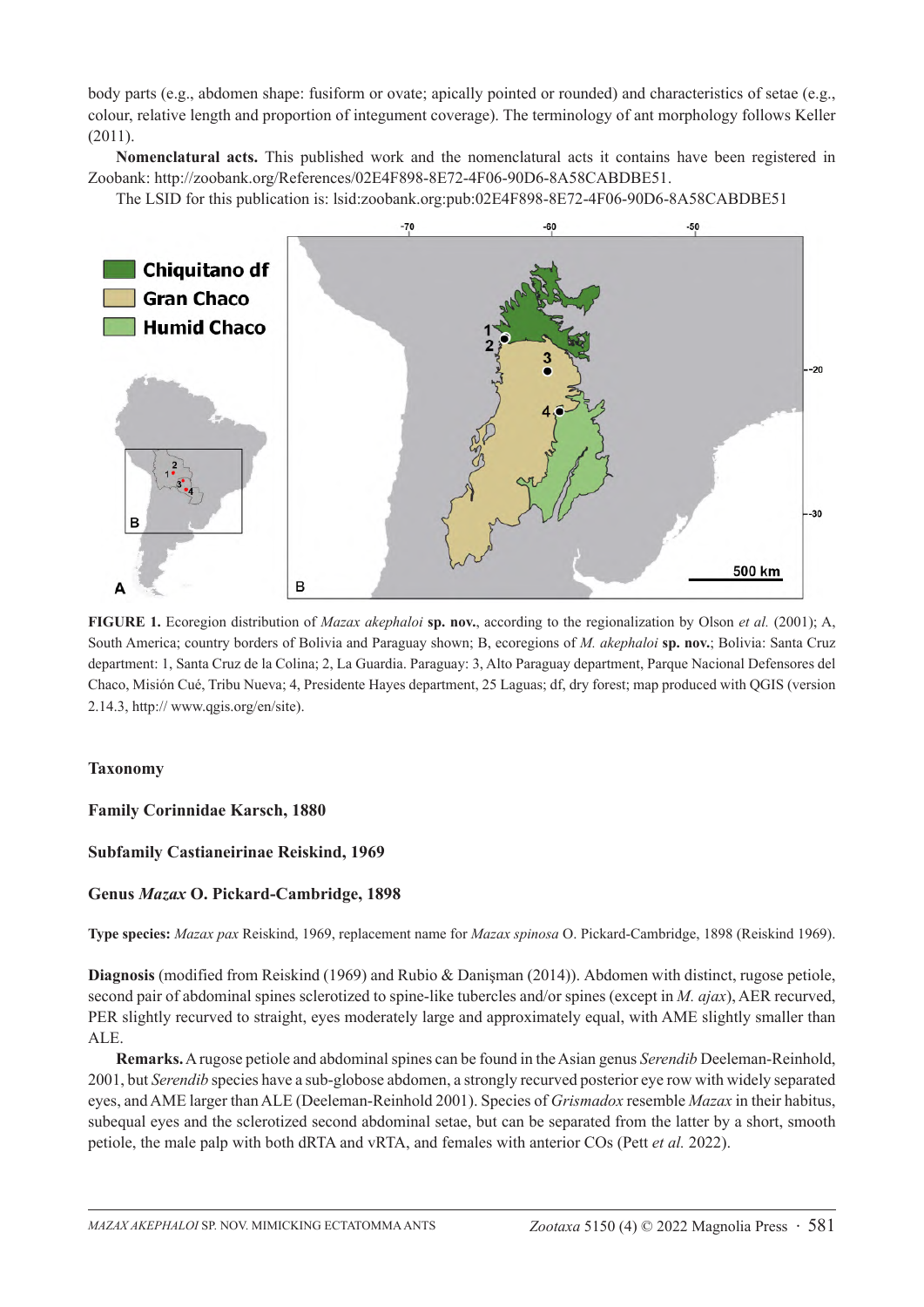## *Mazax akephaloi* **sp. nov.**

urn:lsid:zoobank.org:act:3EEEAAC0-7000-4A34-BBD7-CA2D4E2609DE Figs 2–5

**Type material.** Holotype ♂: **BOLIVIA:** Santa Cruz department, Santa Cruz de la Colina, Urubo, 17.760833°S, 63.24°W, 432 m a.s.l., 21–28.XII.2019, leg. R. Perger, edge of Chiquitano forest (ZMH-A0015362). Allotype  $\varphi$ : same data as for preceding (CBF).

Paratypes:  $1\textdegree$ , same data as for preceding (ZMH-A0015360);  $6\textdegree$  10 $\textdegree$ , same data as for preceding (CBF); 3♂ 4♀, Santa Cruz department, La Guardia, 17.8830°S, 63.3177°W, 480 m a.s.l., 9.IX.2015, leg. R. Perger, edge of Chiquitano forest (CBF). **PARAGUAY:** 1♂, Alto Paraguay department, Parque Nacional Defensores del Chaco, Misión Cué, Tribu Nueva, 20.1227°S, 60.3246°W, 6.IX.1982, leg. J.A. Kochalka (MNHNP: IBNP-JAK-CR 000.00.2.717); 1♂; Presidente Hayes department, 25 Laguas, 22.924°S, 59.486°W, 11–12.XII.1983, leg. J.A. Kochalka (MNHNP: IBNP-JAK-CR 000.00.2.719).



**FIGURE 2.** *Mazax akephaloi* **sp. nov.**, dorsal habitus: A, holotype male (**ZMH-**A0015362); B, female allotype (CBF). Scale bars 0.5 mm.

**Other material examined.** 1 subadult ♂: **PARAGUAY:** Parque Nacional Defensores del Chaco, Misión Cué, Tribu Nueva, 20.1227°S, 60.3246°W, 1–6.IX.1982, leg. J.A. Kochalka (MNHNP: IBNP-JAK-CR 000.00.2.718).

**Diagnosis.** *Mazax akephaloi* **sp. nov.** can be separated from all known congeners by a combination of the following characters: tibia I ventral spination 5–4 in males (5 at prolateral margin) and 5–5 in females, feathery setae on carapace, and embolus sub-apical with spatulate extension (males of all known congeners have the embolus tapering evenly, either twisted or straight, see Reiskind (1969)). Females can be diagnosed by a combination of lung-shaped ST II and slightly undulating CDs.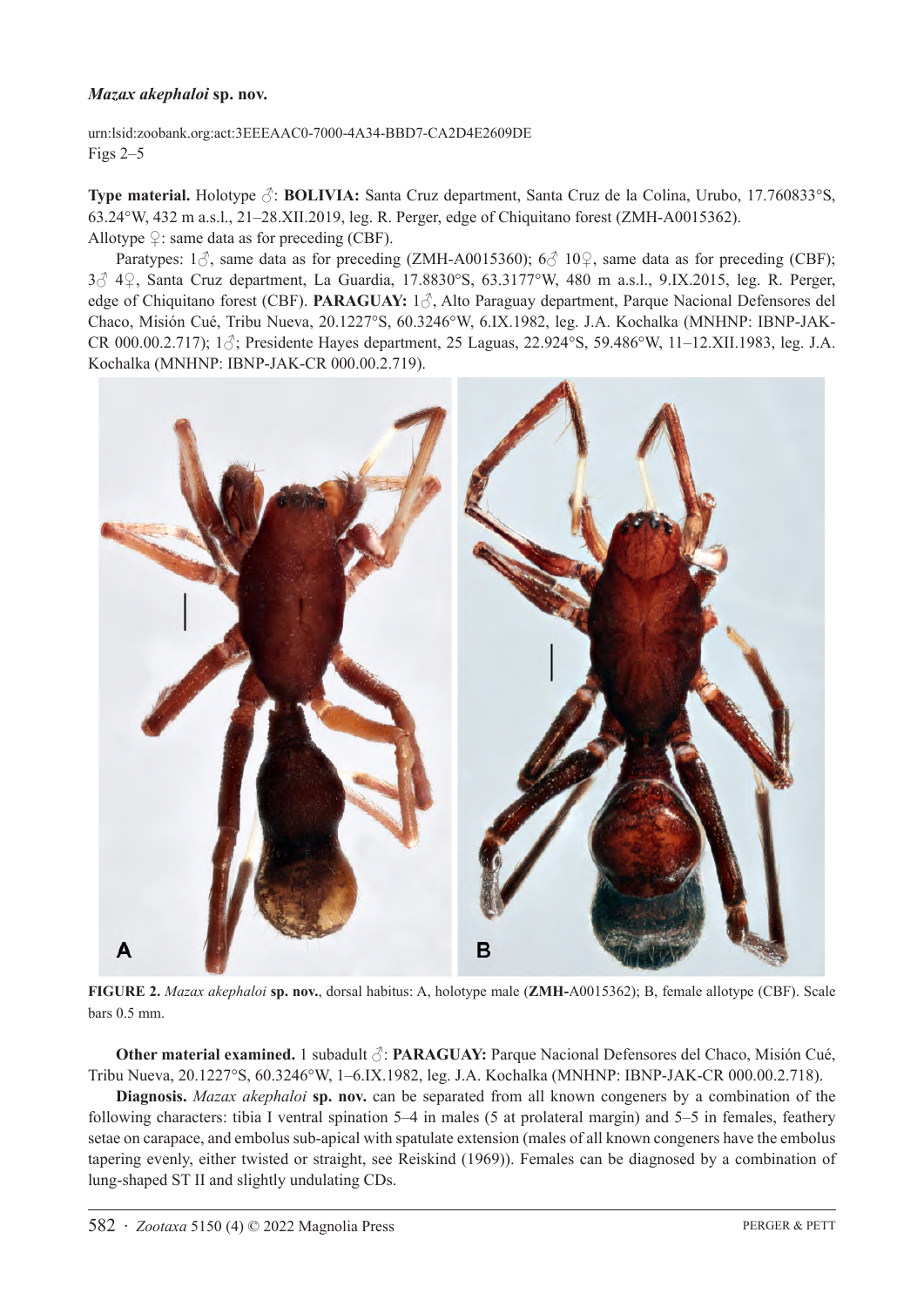White feathery setae on the carapace are only shared with *M. pax* (tibia I spination 3–3) and *M. ramirezi* (tibia I spination 4–4) (Reiskind 1969). *Mazax spinosa* (Simon, 1898) and *M. xerxes* Reiskind, 1969 have a tibia I ventral spination of 5–5, but no feathery setae on the carapace (Reiskind 1969). The lung-shaped ST II of females of *M. akephaloi* **sp. nov.** are only shared with *M. ramirezi* (CDs more twisted) and the nearly straight CDs with *M. chickeringi* Reiskind, 1969 (ST II globose), but neither have both characters combined (Reiskind 1969; Rubio & Danişman 2014).

**Remarks.** *Apochinomma acanthaspis* and *A. armatum* possibly belong to *Mazax* but were not included in the most recent taxonomic works on this genus (Reiskind 1969; Rubio & Danişman 2014). The types of both species were not available for study. The type of *A. armatum* was likely destroyed in a recent fire (A. Kury, unpublished data) and the type of *A. acanthaspis* is likely lost (C. Rollard, *personal communication*). According to the original descriptions and illustration by Simon (1896), the holotype female of *A. acanthaspis* has a considerably less pronounced abdominal constriction and flatter ventral sclerite, lacks the first pair of abdominal setae (present in *M. akephaloi* **sp. nov.**), and has the metatarsus I with spine formula 3–3 (2–2 in *M. akephaloi* **sp. nov.**). The female holotype of *A. armatum* has a tibia I spine formula of 2–2 and whitish coxae II–III (Mello-Leitão 1922) (*M. akephaloi* **sp. nov.** with tibia I with spine formula of 5–5 in females and brownish coxae).



**FIGURE 3.** Lateral views of *Mazax akephaloi* **sp. nov.**: A, holotype male (**ZMH-**A0015362); B, female allotype (CBF). Scale bars 0.5 mm.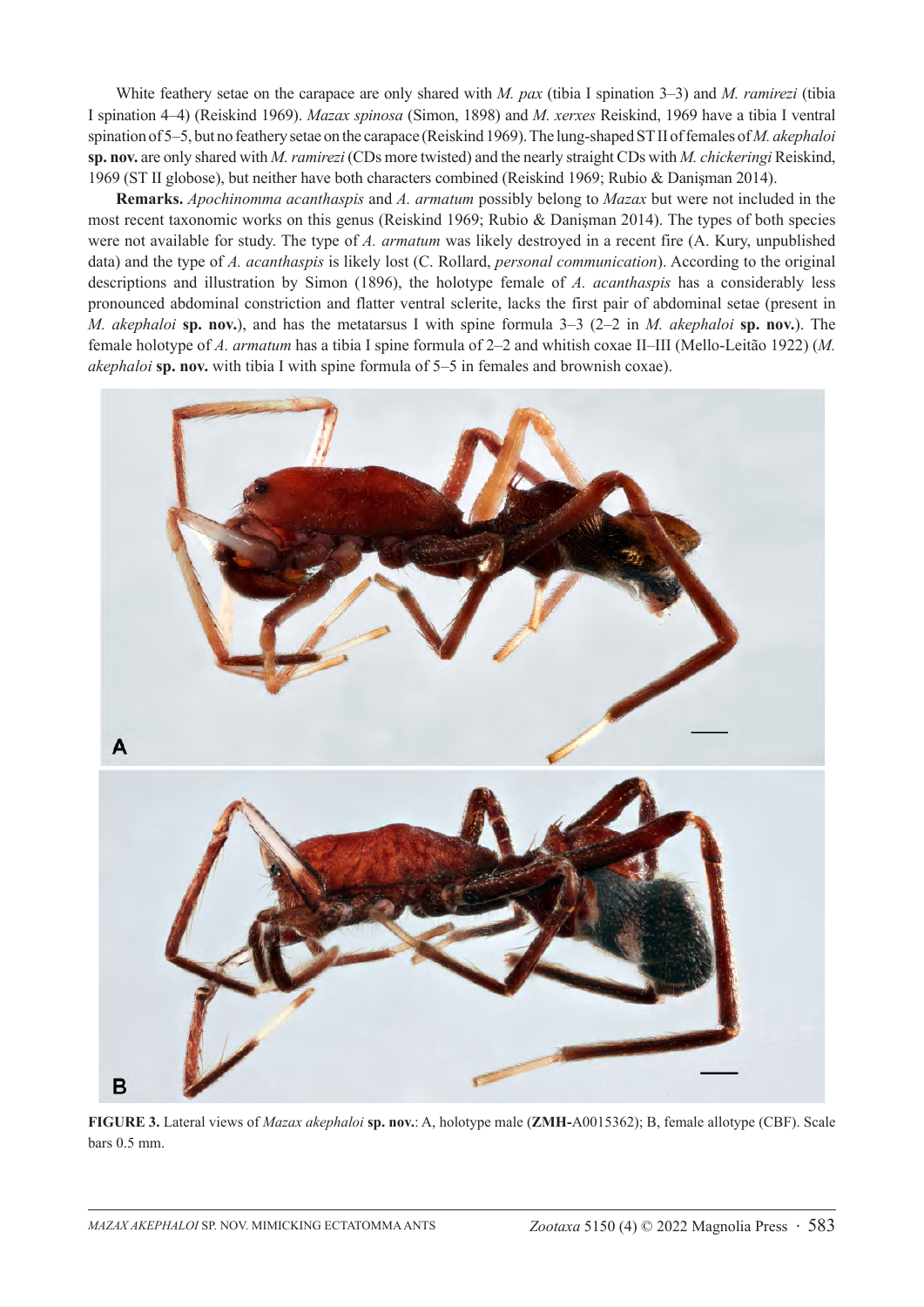**Etymology.** The specific epithet, *akephaloi*, means "headless ones" (ἀκέφαλοι) in Greek, mythical headless men who were rumored, in antiquity and later, to inhabit remote parts of the world (Syropoulos 2018). One hypothesis for the origin of the myth of the *akephaloi* is the observation of the combat tactic of the North African Blemmyae tribe in which they keep their heads pressed close to the chest (Dijkstra 2013). The epithet refers to the observation that *M. akephaloi* **sp. nov.** lack a structure resembling the head of their ant model *E. permagnum* and have a skull-shaped sternum.

**Male holotype.** Body length 6.79; carapace length 2.96, width 1.5, carapace index 50.6; cephalic width 0.84, cephalic index 55.85; abdomen length 3.32, maximum width anterior part 1.21, maximum width posterior part 1.39, abdominal index 41.8; dorsal sclerite length 2.66, maximum width same as maximum abdomen width. Eyes: AER 0.55; AME–AME 0.09; AME–ALE 0.02; PER 0.64; PME–PME 0.14; PME–PLE 0.07.

**Color and microsculpture.** Dorsum dark blackish-brown in life, with purplish tinge when seen in sunlight (color faded to reddish-brown in ethanol; Figs 2A, 3A); carapace and posterior part of sclerite posterior of constriction weakly shiny, smooth, microsculpture finely reticulate, with evenly distributed, fine pits; petiole and anterior part of sclerite heavily wrinkled and shiny, wrinkles on petiole transverse and on anterior sclerite longitudinal, abdomen posterior of dorsal sclerite glabrous, shiny; legs glabrous, shiny, with regularly arranged narrow, transverse ridges from which emerge setae, dark brown; femora I–II translucent, yellowish to white prolateral to ventrally; tarsi I–IV cream with dark brown tips.

**Setation.** Dorsum with separate white feathery setae, forming dense transverse band in abdominal constriction; separate, erect, simple, moderately long yellowish-brassy setae all over dorsum, denser and longer on posterior part of abdomen, similar simple and feathery setae on legs. First pair of abdominal setae simple, indistinct, second pair of abdominal spines heavily sclerotized, emerging from two distinct tubercles (Fig. 4A).



**FIGURE 4.** *Mazax akephaloi* **sp. nov.**, palp male holotype (**ZMH-**A0015362), A, C, ventral view; B, D, retrolateral view (Em  $=$  embolus, SD  $=$  sperm duct). Scale bars 0.1 mm

**Carapace.** Long pyriform, front slightly convex, cephalic area laterally somewhat narrowed, broadening towards middle, widest in middle, narrowing posteriorly, posterior margin truncate (Figs 2A, 3A).

**Eyes.** Both eye rows slightly recurved, eyes approximately equal, with narrow, slightly darker rings, remaining characters as in genus diagnosis.

**Chelicerae.** Two teeth on both the pro- and retromargins. Promargin with distal tooth about twice the size of basal tooth. Retromargin with two subequal teeth, slightly smaller than largest promarginal tooth.

**Sternum.** Skull-shaped, narrowing posteriorly with conspicuous indentation just anterior to coxa III.

**Abdomen.** Petiole conspicuous, elongated, with anterior margin concave; abdomen roughly obovate, distinctly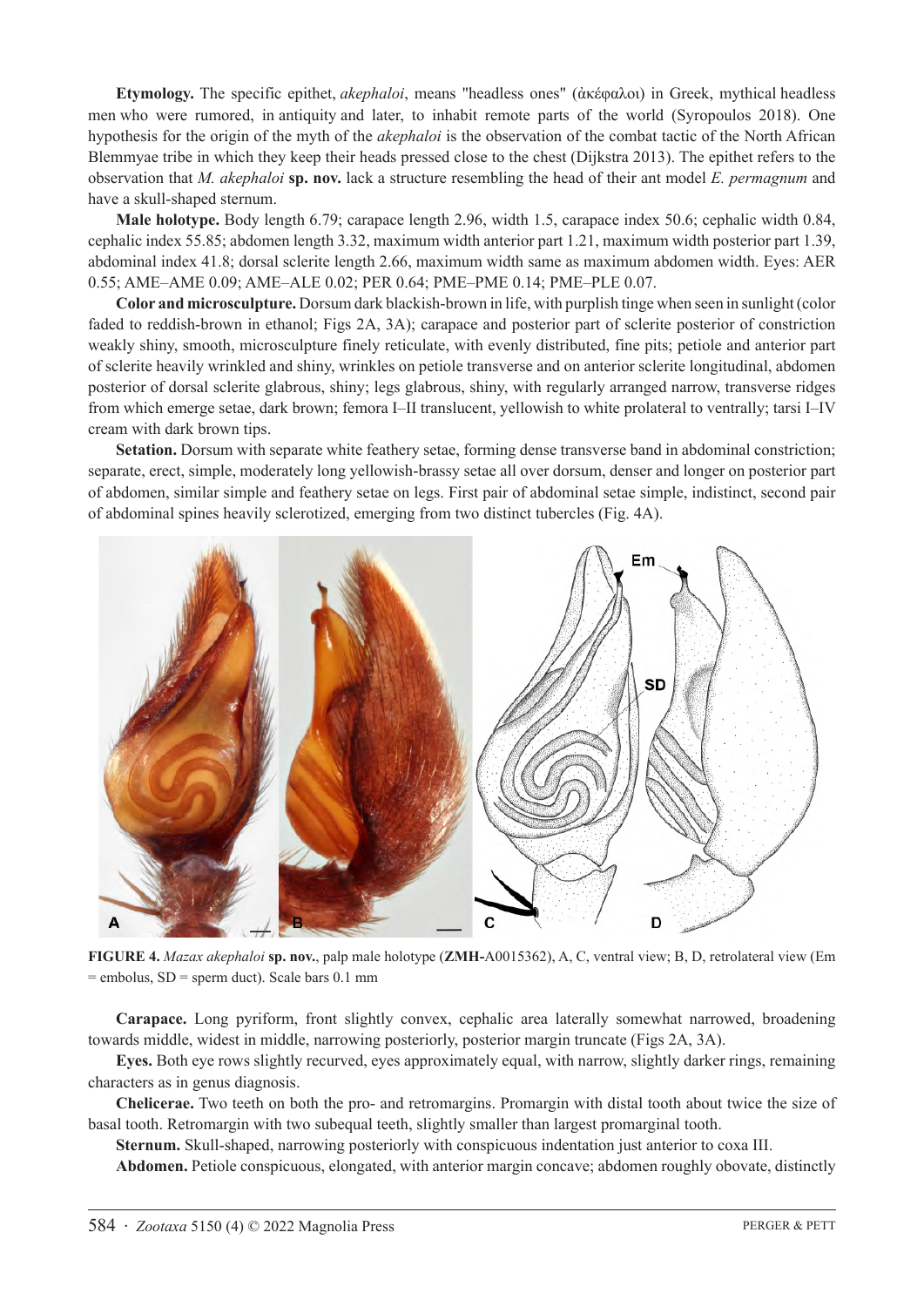constricted dorsally and laterally at about middle, anterior part dorsally bulged out to transverse elliptic bead, posterior part orbicular, broader than anterior part; dorsal sclerite completely covering abdomen laterally, sclerite length 80% of abdomen length, slightly convex posteriorly; ventral sclerite not reaching to level of inframamillary sclerite, latter narrow, subrectangular, broader than long (Figs 2A, 3A).

**Palp.** Tibia with two distinct, long setae and several shorter setae, margin distinctly edged, RTA absent; maximum width of tibia 58% of maximum width of bulb when viewed retrolaterally; tarsus with globose genital bulb drawn out into moderately long, broad neck, with short, sclerotized embolus, sub-apical with spatulate extension, embolus ending in pointed tip with apical twist; sperm ducts with two loops, one retrolateral and one median to embolus tube (Fig. 4).

**Female allotype.** Body length 6.23; carapace length 3.05, width 1.59, carapace index 52.13; cephalic width 0.89, cephalic index 56; abdomen length 2.58, width 1.58, abdominal index 61.24; dorsal sclerite length (width agrees with abdominal width) 1.26; Eyes: AER 0.58, AME–AME 0.09, AME–ALE 0.04, PER 0.69, PME–PME 0.13, PME–PLE 0.14.

Color, microsculpture, setation, carapace shape and eye characteristics as in male. Abdomen larger, lateral constriction of abdomen much less pronounced as in male (cf. Figs 2, 3), dorsal sclerite suboval, only extending to abdominal constriction, ventral sclerite absent.

**Epigyne.** ST II large, lung-shaped, about four to five times the diameter of very small circular ST I. CD joins posterior end of ST II, almost straight and projected laterally leading to small oval CO that are posterolateral to ST II. FD arises at anterior margin of ST I (Fig. 5).



**FIGURE 5.** *Mazax akephaloi* **sp. nov.**, epigyne female allotype (CBF), A, dorsal view; B, ventral view (CO = copulatory opening;  $CD =$  copulatory duct;  $ST =$  spermatheca;  $FD =$  fertilization duct). Scale bar 0.5 mm.

**Variation.** While the abdominal constriction of the male is determined by the shape of the large dorsal sclerite, it varied in females according to the nutritional or reproductive state.

**Geographical and ecological distribution.** *Mazax akephaloi* **sp. nov.** is known from the Bolivian locations of La Guardia and Santa Cruz de la Colina in the Santa Cruz Department and the Paraguayan locations of Misión Cué, Tribu Nueva (Alto Paraguay Department) and 25 Laguas (Presidente Hayes Department). According to the ecoregion delineation by Olson *et al.* (2001), the locations are situated in the Chiquitano dry forest (Santa Cruz de la Colina), the Chaco dry forest (La Guardia, Misión Cué, Tribu Nueva) and the Humid Chaco (25 Laguas) (Fig. 1).

In Bolivia, individuals of *M. akephaloi* **sp. nov.** were observed foraging diurnally on the ground and leaf litter along the edges of Chiquitano forest fragments that were surrounded by Cerrado-like forests and savanna grass (Fig. 6A). Despite several surveys employing beating tray sampling and manual search (Perger & Perger 2017; Perger & Rubio 2018, 2020a, b), the species was not observed in arboreal habitats or in other Bolivian forest ecoregions. Considering the distribution (Fig. 1) and observations in open habitats, this species is likely typical for Chaco dry forests. *Mazax akephaloi* **sp. nov.** is the only species of *Mazax* that is currently known from Bolivia and Paraguay. This species is possibly replaced by *M. ramirezi* south of the Chaco area in Argentina (Buenos Aires province), making it unlikely that the latter species occurs in Bolivia (as reported by Perger & Perger 2017).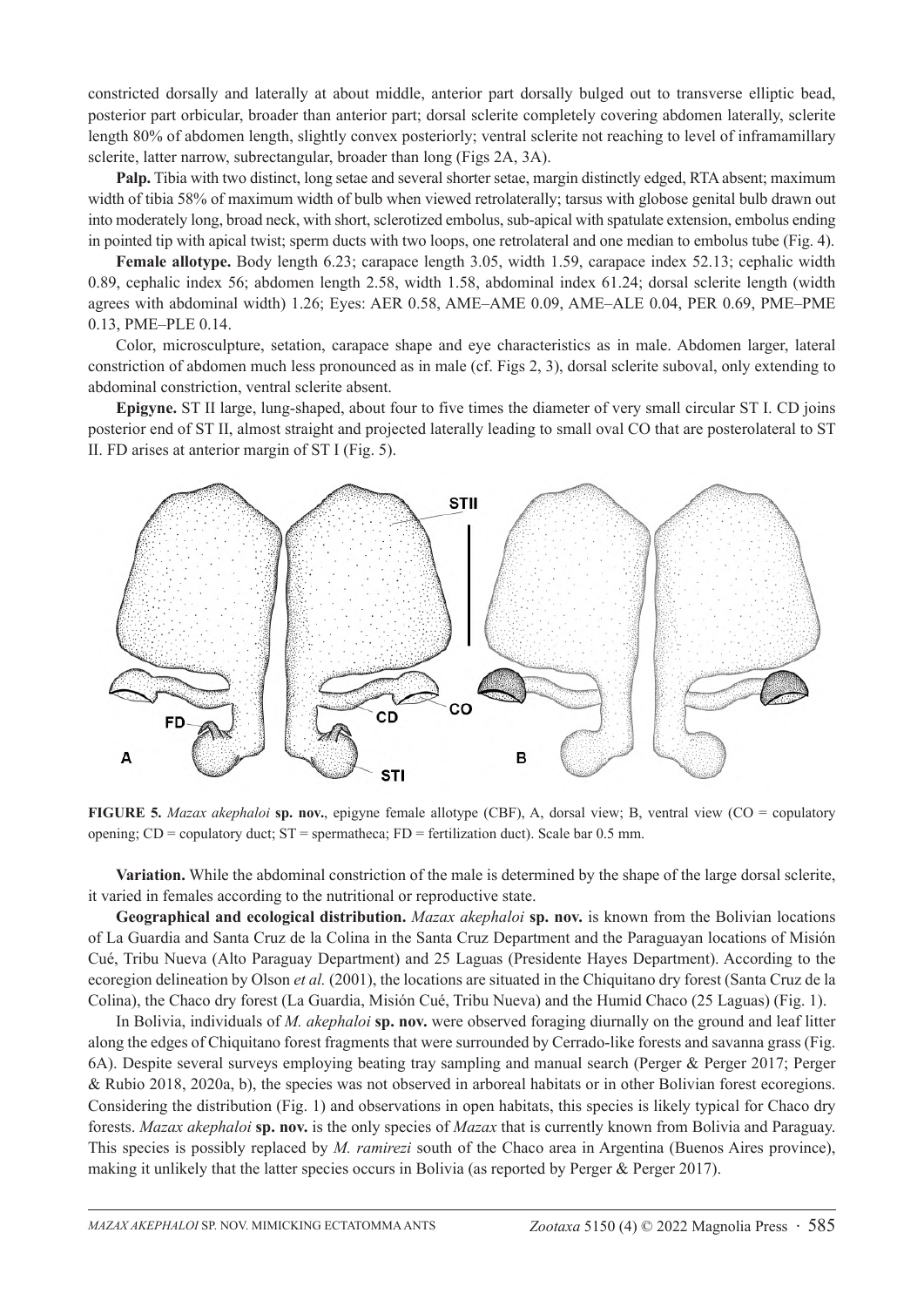

**FIGURE 6.** *Mazax akephaloi* **sp. nov.**: A, habitat at edge of Chiquitano forest; B, female with captured moth; C, potential ant model *Ectatomma permagnum* Forel, 1908, worker.

**Ant mimicry.** Seven ant species - *Ectatomma permagnum* Forel, 1908, *Acromyrmex* sp., *Odontomachus* sp., *Camponotus crassus* Mayr, 1862, *C. sericeiventris* (Guérin-Méneville, 1838), *Neoponera apicalis* (Latreille, 1802) and *N. villosa* (Fabricius, 1804) - with a similar or larger body length than adults of *M. akephaloi* **sp. nov.** (body length 6.23–7.24) were found in the investigated ground habitats in the two Bolivian locations. Among the grounddwelling ants, only the two *Neoponera* spp., *Odontomachus* sp. and *E. permagnum* had an elongated metasoma.

Characters that increased the ant resemblance in *M. akephaloi* **sp. nov.**, but were not specific for this mimetic species pair (e.g., also found in the mimetic pair *N. villosa* and *Sphecotypus niger* (Perger 2021)), included long, erected yellowish-brassy setae on the abdomen, a horizontal band of hairs increasing the illusion of an abdominal segmentation between the ant post-petiole and tergite IV, and several transversal bulges posterior to the dorsal sclerite resembling the ant tergites (Fig. 7).

Ethological similarities between *E. permagnum* and *M. akephaloi* **sp. nov.**, such as relatively slow foraging speed, with frequent stops in which the ants lifted their heads and conspicuously moved their antennae (imitated by the spiders by moving the prolegs in a similar fashion), were also observed in the mimetic pair *N. villosa*/*S. niger*  (Perger 2021) and appear to be typical for poneromorph ants and their mimetic spiders.

#### *Microhabitat co-occurrence and species-specific resemblance*

Species-specific mimicry was supported by close co-occurrence of *M. akephaloi* **sp. nov.** and *E. permagnum* in defined ground patches of several square meters in both Bolivian locations. The spiders were observed foraging on bare soil and leaf litter in close proximity to workers of *E. permagnum* in three subsequent years. Both shared following species-specific morphological similarities (not found in co-occurring ants or their resembling spiders): dark brown integument with distinct, coarse wrinkles and shiny reflections (the impression of the latter was increased by white feathery setae in the spiders), abdomen anteriorly with dorsally pointing process (petiole in ant, tubercles of second abdominal spines in spider) and distinct abdominal constriction (separating the third and fourth abdominal segment in the ant) (Fig. 7).

#### *Mimetic accuracy*

When assessing ant resemblance, it has to be taken into account that *E. permagnum* reached a larger body length than *M. akephaloi* **sp. nov.** The maximum body length of the spiders was about as long as the length of the ants excluding its head (Fig. 8). Depending on the vertical rotation of the large ant head, the body length of the ants could vary up to 15% of their maximum body length (Fig. 8). While the spider carapace appears to mimic the mesosoma of the ant, there is apparently no structure in the spider resembling the ant head, which is also indicated by the lack of a carapace constriction (Fig. 7).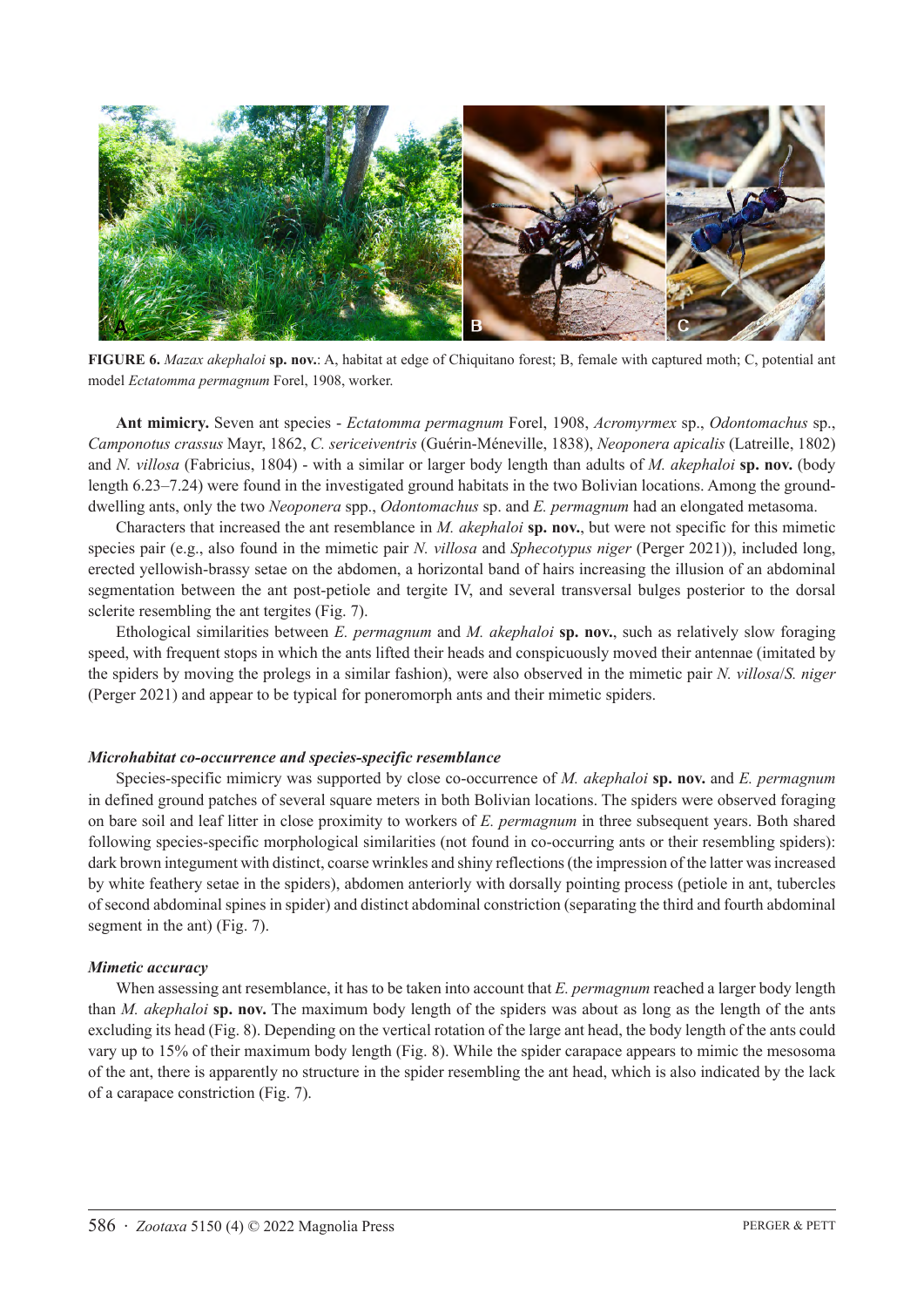

**FIGURE 7.** Morphological resemblance between possible ant model and spider mimic: A, C, *Ectatomma permagnum* Forel, 1908, worker (head semitransparent because it is not imitated by the spider); B, D, *Mazax akephaloi* **sp. nov.** (B, D), male, paratype (CBF); Bu, transversal bulges; P, process; Co, constriction; T, tergites. Scale bar 0.5 mm.

# **Discussion**

Considering their large mandibles, potent stings and toxic venoms (Da Silva *et al.* 2018), *Ectatomma* ants are likely suitable models for mimetic relationships. Apart from *Mazax pax* (Reiskind 1977), another castianeirine species of the genus *Myrmecium* Latreille, 1824 (cf. *bifasciatum* Taczanowski, 1874, cited as cf. *velutinum* Simon, 1896) (Oliveira 1988), and nymphs of the bug *Hyalymenus tarsatus* (Fabricius, 1803) (Maderspacher & Stensmyr 2011), were suggested to mimic *Ectatomma* ants.

In the current study, microhabitat sympatry and resemblance of several morphological characters in *E. permagnum* and *M. akephaloi* **sp. nov.** indicated species-specific mimicry. The co-occurrence suggests that the spiders may actively select their models, e.g. by using kairomones, which was proposed for an ant mimicking gnaphosid spider (Pekár 2020). Co-occurrence in combination with species-specific morphological resemblance (white feathery setae imitating the reflections of the wrinkles, the horizontal band of light hairs imitating the segmentation of the ant gaster) were also mentioned in the mimetic pair *E. ruidum* and *M. pax* (Reiskind 1977).

However, the lack of a structure in *M. akephaloi* **sp. nov.** resembling the ant head (Fig. 7) appears to lower the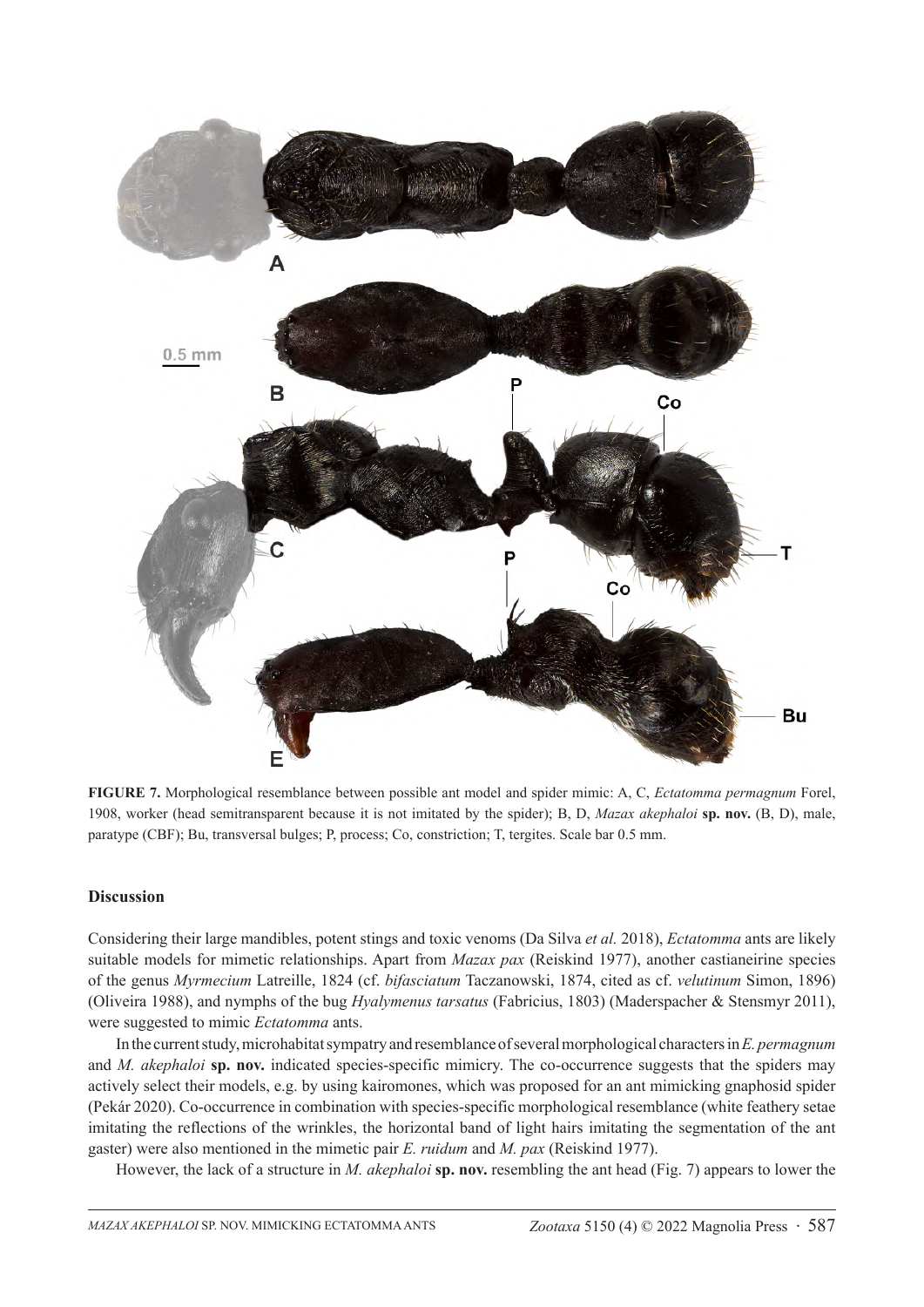mimetic accuracy. In contrast, many arboreal castianeirines, such as species of *Sphecotypus* and *Myrmecium*, imitate the head-mesosoma segmentation of ants with a more elongated, constricted carapace (Candiani & Bonaldo 2017; Pett *et al.* 2022). We suggest that the *Ectatomma* head is difficult to imitate because its large size generates high variability during movements. The raising of the head and conspicuous movements of the antennae are commonly observed in poneromorph ants (Reiskind 1977; personal observations). At one side, while the species-specificity of the ant resemblance in *M. akephaloi* **sp. nov.** clearly supports mimicry, the lack of a head imitation questions if the mimetic accuracy as assessed in many studies under laboratory conditions (reviewed by Kelly *et al.* 2021) is representative for the *in situ* perception of the mimicry by predators. Even in spiders without a head imitation, the antennae-like movements of the spider prolegs and foraging in cryptic microhabitats (e.g., leaf litter) (Fig. 6B) may provide effective protection against visually hunting predators, such as reptiles and birds. Additional work is required to investigate the relationship between microhabitat conditions and mimetic accuracy.



**FIGURE 8.** Mean and standard deviation of morphological measurements (mm) of adult *M. akephaloi* **sp. nov.** (M) (n=10) and workers of *E. permagnum* (n=10): EP, length from anterior margin of pronotum to abdomen tip; EH90, body length with head in position of 90° with respect to body; EHE, body length with fully extended head.

### **Acknowledgments**

Hearty thanks are extended to our friend and colleague Gonzalo D. Rubio (Instituto de Biología Subtropical, Misiones, Argentina) for continuously supporting our work. Danilo Harms (ZMH) is thanked for granting permission to work in the Zoological Museum Hamburg, University of Hamburg, Germany, and Nadine Dupérré (ZMH) for helping to take photographs. Thanks to John A. Kochalka (MNHNP) for loaning Paraguayan material used in this study to BLP. Many thanks are extended to Pradeep M. Sankaran (Sacred Heart College, Cochin, India) and an anonymous reviewer for reviewing and improving the manuscript. Final thanks to subject editor Charles R. Haddad (University of the Free State, South Africa) for handling the manuscript.

#### **References**

Cala-Riquelme, F. (2021) Autodesk Sketchbook: An application that minimizes time and maximizes results of taxonomic drawing. *Zootaxa*, 4963 (3), 577–586.

https://doi.org/10.11646/zootaxa.4963.3.10

- Candiani, D.F. & Bonaldo, A.B. (2017) The superficial ant: a revision of the Neotropical ant-mimicking spider genus *Myrmecium* Latreille, 1824 (Araneae, Corinnidae, Castianeirinae). *Zootaxa*, 4230(1), 1–95. https://doi.org/10.11646/zootaxa.4230.1.1
- Da Silva, J.R., De Souza, A.Z., Pirovani, C.P., Costa, H., Silva, A., Dias, J.C.T., Delabie, J.H.C. & Fontana, R. (2018) Assessing the proteomic activity of the venom of the ant *Ectatomma tuberculatum* (Hymenoptera: Formicidae: Ectatomminae). *Psyche*, 2018, Article ID 7915464.

de Jager, M.L. & Anderson, B. (2019) When is resemblance mimicry? *Functional Ecology*, 13346, 1365–2435. https://doi.org/10.1111/1365-2435.13346

Deeleman-Reinhold, C.L. (2001) *Forest spiders of South East Asia: with a revision of the sac and ground spiders (Araneae: Clubionidae, Corinnidae, Liocranidae, Gnaphosidae, Prodidomidae and Trochanterriidae [sic]).* Brill, Leiden, 591 pp.

Dijkstra, J.H.F. (2013) Blemmyes. *In*: Erskine, A., Bagnall, R.S., Brodersen, K., Champion, C.B. & Huebner, S.R. (Eds.), *The Encyclopedia of Ancient History*. Wiley, pp. 1145–1146.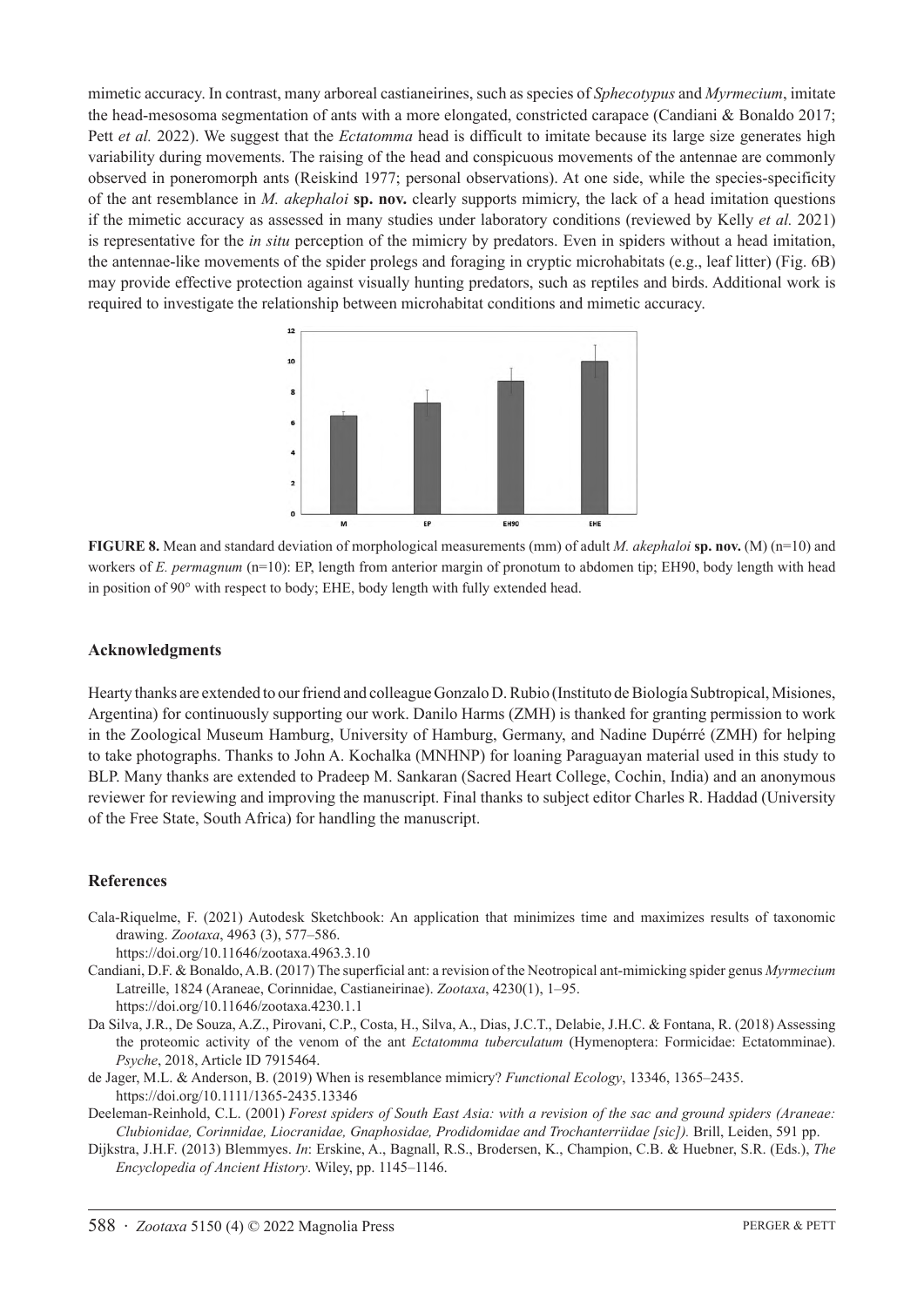https://doi.org/10.1002/9781444338386

- Haddad, C.R. (2012) *Advances in the systematics and ecology of African Corinnidae spiders (Arachnida: Araneae), with emphasis on the Castianeirinae.* Ph.D Thesis, University of the Free State, Bloemfontein, 458 pp.
- Keller, R.A. (2011) A phylogenetic analysis of ant morphology (Hymenoptera: Formicidae) with special reference to the poneromorph subfamilies. *Bulletin of the American Museum of Natural History*, 355, 1–90.
- Kelly, M.B., McLean, D.J., Wild, Z.K. & Herberstein, M.E. (2021) Measuring mimicry: methods for quantifying visual similarity. *Animal Behaviour*, 178, 115–126.
- https://doi.org/10.1016/j.anbehav.2021.06.011
- Leister, M. & Miller, K. (2014) A new species of ant mimicking spider, *Myrmecotypus jasmineae* (Araneae: Corinnidae: Castianeirinae), from Nicaragua. *Zootaxa*, 3838 (4), 495–500. https://doi.org/10.11646/zootaxa.3838.4.8
- Maderspacher, F. & Stensmyr, M. (2011) Myrmecomorphomania. *Current Biology*, 21 (9), 291–293. https://doi.org/10.1016/j.cub.2011.04.006
- Mello-Leitão, C.F. de (1922) Novas clubionidas do Brasil. *Archivos da Escola Superior de Agricultura e Medicina Veterinaria, Rio de Janeiro*, 6, 17–56.
- Oliveira, P.S. (1988) Ant-mimicry in some Brazilian salticid and clubionid spiders (Araneae: Salticidae, Clubionidae). *Biological Journal of the Linnean Society*, 33, 1–15.
- Olson, D.M., Dinerstein, E., Wikramanayake, E.D., Burgess, N.D., Powell, G.V.N., Underwood, E.C., D'Amico, J.A., Itoua, I., Strand, H.E., Morrison, J.C., Loucks, C.J., Allnutt, T.F., Ricketts, T.H., Kura, Y., Lamoreux, J.F., Wettengel, W.W., Hedao, P. & Kassem, K.R. (2001) Terrestrial Ecoregions of the World: A New Map of Life on Earth. *BioScience*, 51, 933–938.
- Pekár, S. (2020) Ant-mimicking spider actively selects its mimetic model (Araneae: Gnaphosidae; Hymenoptera: Formicidae). *Myrmecological News*, 30, 131–137.
- Perger, R. (2021) Are goldish spiders able to teach naïve predators to avoid bullet ants? A possible case of Müllerian mimicry in spiders and ants. *Journal of Natural History*, 55 (9–10), 625–627. https://doi.org/10.1080/00222933.2021.1914450
- Perger, R. & Dupérré, N. (2021) *Myrmecotypus mazaxoides* sp. nov. a new ground-dwelling, carpenter ant-resembling sac spider species from the Bolivian orocline, with indirect evidence for species-specific mimicry (Araneae: Corinnidae: Castianeirinae). *Zoosystematics & Evolution*, 97 (1), 273–280. https://doi.org/10.3897/zse.97.64766
- Perger, R. & Perger, Y.N. (2017) A species richness hotspot of ant-mimicking sac spiders (Araneae: Corinnidae: Castianeirinae) at the Bolivian Orocline, with new country records for three genera and nine species. *Annals of the Entomological Society of America*, 110 (4), 403–408.

https://doi.org/10.1093/aesa/sax040

- Perger, R. & Rubio, G.D. (2018) A wolf in sheep's clothing: The description of a fly resembling jumping spider of the genus *Scoturius* Simon, 1901 (Araneae: Salticidae: Huriini). *PLoS ONE*, 13 (1), e0190582. https://doi.org/10.1371/journal.pone.0190582
- Perger, R. & Rubio, G.D. (2020a) Contributions to the knowledge of Neotropical ant-like spiders: *Myrmecotypus tahyinandu* sp. n. from Bolivian Chiquitano forest, a new country record for *M. niger*, and indirect evidence for species-specific mimicry (Araneae: Corinnidae: Castianeirinae). *Zootaxa*, 4790 (1), 151–164. https://doi.org/10.11646/zootaxa.4790.1.9
- Perger, R. & Rubio, G.D. (2020b) *Sympolymnia*, a new genus of Neotropical ant-like spider, with description of two new species and indirect evidence for transformational mimicry (Araneae, Salticidae, Simonellini). *Zoosystematics and Evolution*, 96 (2), 781–795.

https://doi.org/10.3897/zse.96.55210

- Perger, R. & Rubio, G.D. (2021a) A new species of *Myrmecotypus* Pickard-Cambridge spider (Araneae: Corinnidae: Castianeirinae) from the Bolivian orocline, imitating one of the world's most aggressive ants. *Insecta Mundi*, 860, 1–8.
- Perger, R. & Rubio, G.D. (2021b) *Myrmecotypus haddadi* sp. nov.—a new species of ant resembling sac spider from the Bolivian orocline (Araneae: Corinnidae: Castianeirinae) *Zootaxa*, 4969 (1), 54–60. https://doi.org/10.11646/zootaxa.4969.1.2
- Pett, B.L., Rubio, G.D. & Perger, R. (2022) *Grismadox* gen. nov., a new Neotropical genus of ant-resembling spiders (Araneae, Corinnidae, Castianeirinae), including the description of two new species from Bolivia and Paraguay. *Zoosystematics & Evolution*, 98 (1), 1–11.

https://doi.org/10.3897/zse.98.76677

Pickard-Cambridge, O. (1898) Arachnida. Araneida. *In*: *Biologia Centrali-Americana, London*, Zoology, 1, 233–288.

- Reiskind, J. (1969) The spider subfamily Castianeirinae of North and Central America (Araneae, Clubionidae). *Bulletin of the Museum of Comparative Zoology*, 138, 163–325.
- Reiskind, J. (1977) Ant-Mimicry in Panamanian Clubionid and Salticid Spiders (Araneae: Clubionidae, Salticidae). *Biotropica*, 9 (1), 1–8.

https://doi.org/10.2307/2387854

Rubio, G.D. & Arbino, M.O. (2009) The first *Myrmecotypus* O. P.-Cambridge (Araneae: Corinnidae) from Argentina: description of *Myrmecotypus iguazu* new species. *Zootaxa*, 2158 (1), 65–68.